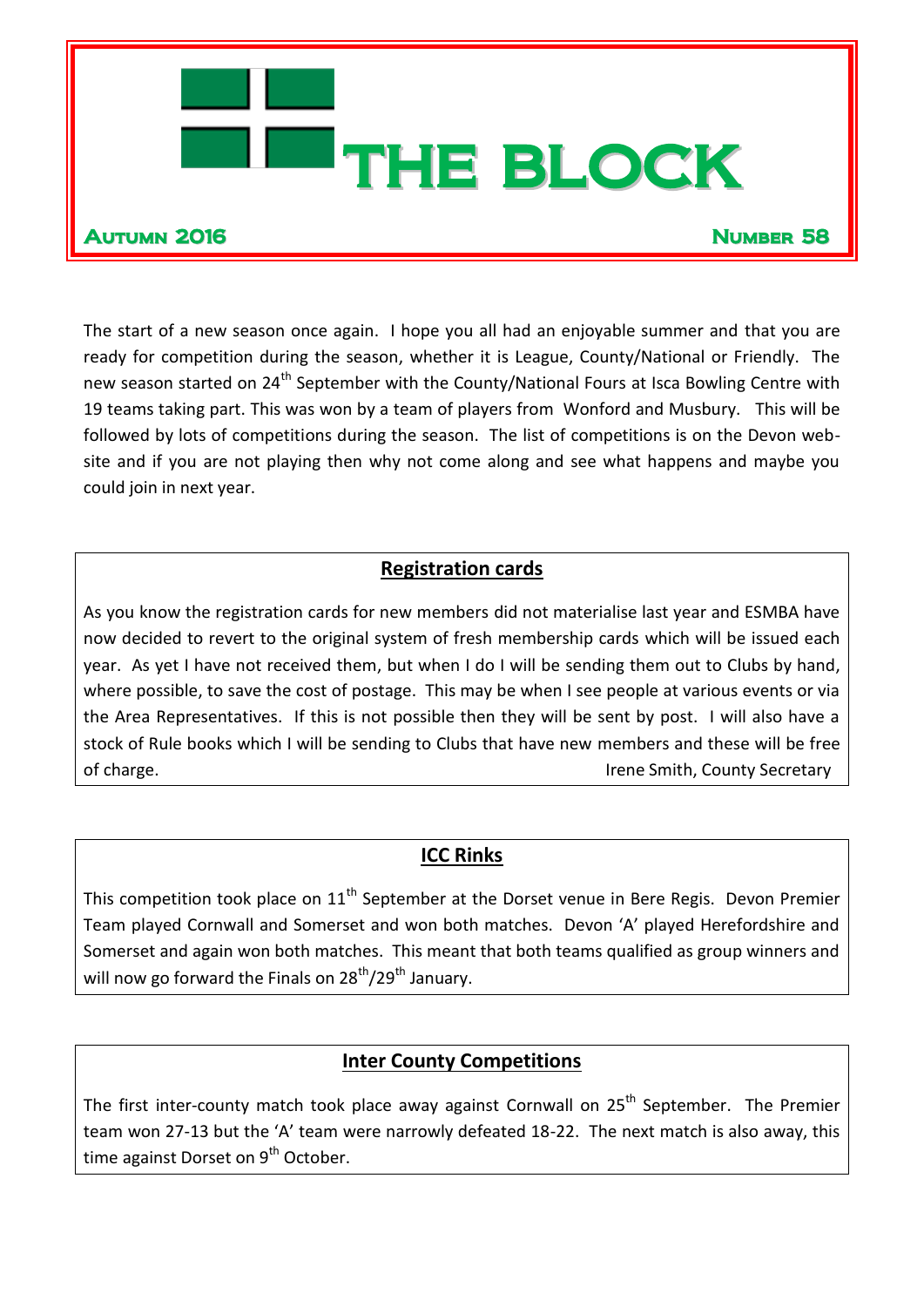# *News from the Clubs*

# **Abbotskerswell Short Mat Bowls Spring Fours Tournament in aid of Huntingtons Disease Association.**

West Hill are the first team to have their name on the new ASMBC Spring Fours Tournament Trophy after twelve teams competed for the privilege on Saturday 9 April. Abbotskerswell have benefited from floor improvements which now allow them to play three mats and this was their first tournament, on this occasion raising funds in memory of past member, John Sayers.

Twelve teams each played four games and it was Eric Pavey's Sidbury team and Peter Edward's West Hill team that led the way with two wins at half-time. Christow had lost points to Woodbury, Winkleigh had lost points to Wonford and Wonford had lost points to Broadclyst. During the third and fourth rounds, Christow, Winkleigh and a scratch team from Abbotskerswell all finished strongly with two wins, but West Hill continued to dominate. They took points from Woodbury in the third round but still needed that fourth win to seal their victory. At 5-5 with two ends to play against Abbrook, they stepped up a gear and finished 11-5 to win the game and the trophy.

Winners on 12 points West Hill – Peter Edwards, Joan Herd, Ann Edwards, Terry Herd.

Runners-up 9 points Winkleigh – Lorraine Axtell, Hilary Iley, J Redstone, Mike Gregory

By all accounts everyone enjoyed the bowls, the roast chicken dinner and a constant supply of tea and cake. Entry fees and raffle takings enabled Abbotskerswell to raise money for the Huntingtons Disease Association who had helped John Sayers during his later life. Chairman, Ray Vyse, was able to hand over a cheque for £450 to Devon HDA Treasurer, Richard White and Marion Sayers.

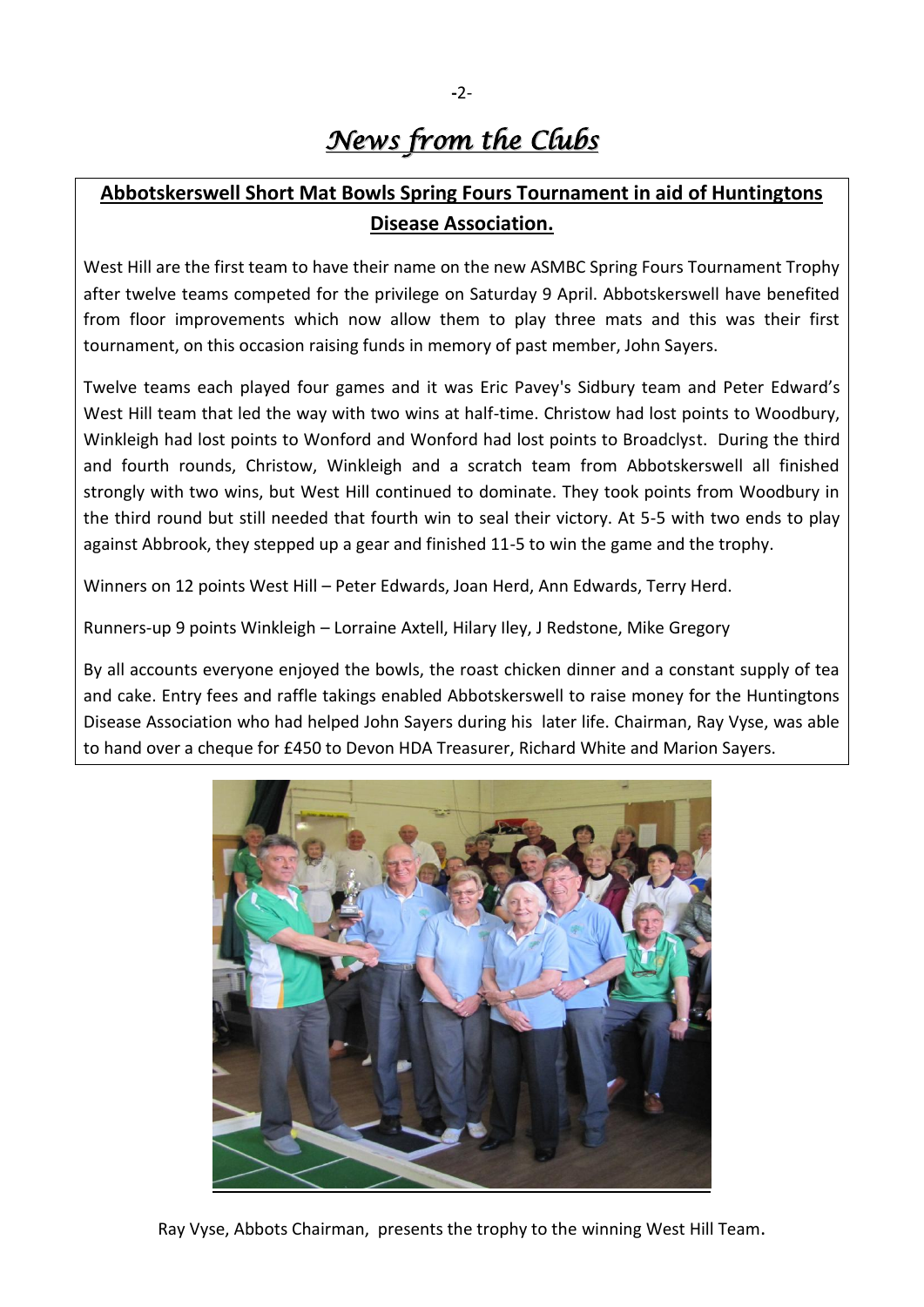#### **East Devon & District League Cup**

Last weekend Cloakham played host to the finale of the season , The League Cup. This is open to all teams in the league and is held as a one day event. There were 8 teams that entered and during the morning the games of singles, Pairs and Triples was played on a round robin basis. The top two from each group played a Semi Final of all three disciplines. The first Semi Final saw Beer take the points in the Singles and Pairs, Sidford won the Triples but that was not enough to take them through to the final. The other Semi Final saw Sidbury Whites against Upottery with wins for Sidbury Whites in the Singles and Triples and a draw in the Pairs taking them on to face Beer. In the Final Sidbury's Andy Thompson lead the way in the Singles, Beer's David Kay battled on and the game was a very topsy turvey affair, going into the last end Andy was one point up, and he managed to keep on drawing and he took three shots making him the winner. In the pairs Gordon Tremlett and Colin Timms were dominant for Beer, but David & Christine Gill for Sidbury kept plugging away but didn't quite get enough for the points. So going into the Triples the points would determine the winners, Sidbury Whites were 13 -0 up after three ends, but Beer changed the players around and managed to win the next three ends, but only by 1 point an end, Sidbury Whites team Kim Wright, Richard Watson and skip Caroline Pavey pulled the shots out of the bag, picking up 6 in the last two ends making them comfortable winners. So very well done to Sidbury Whites.